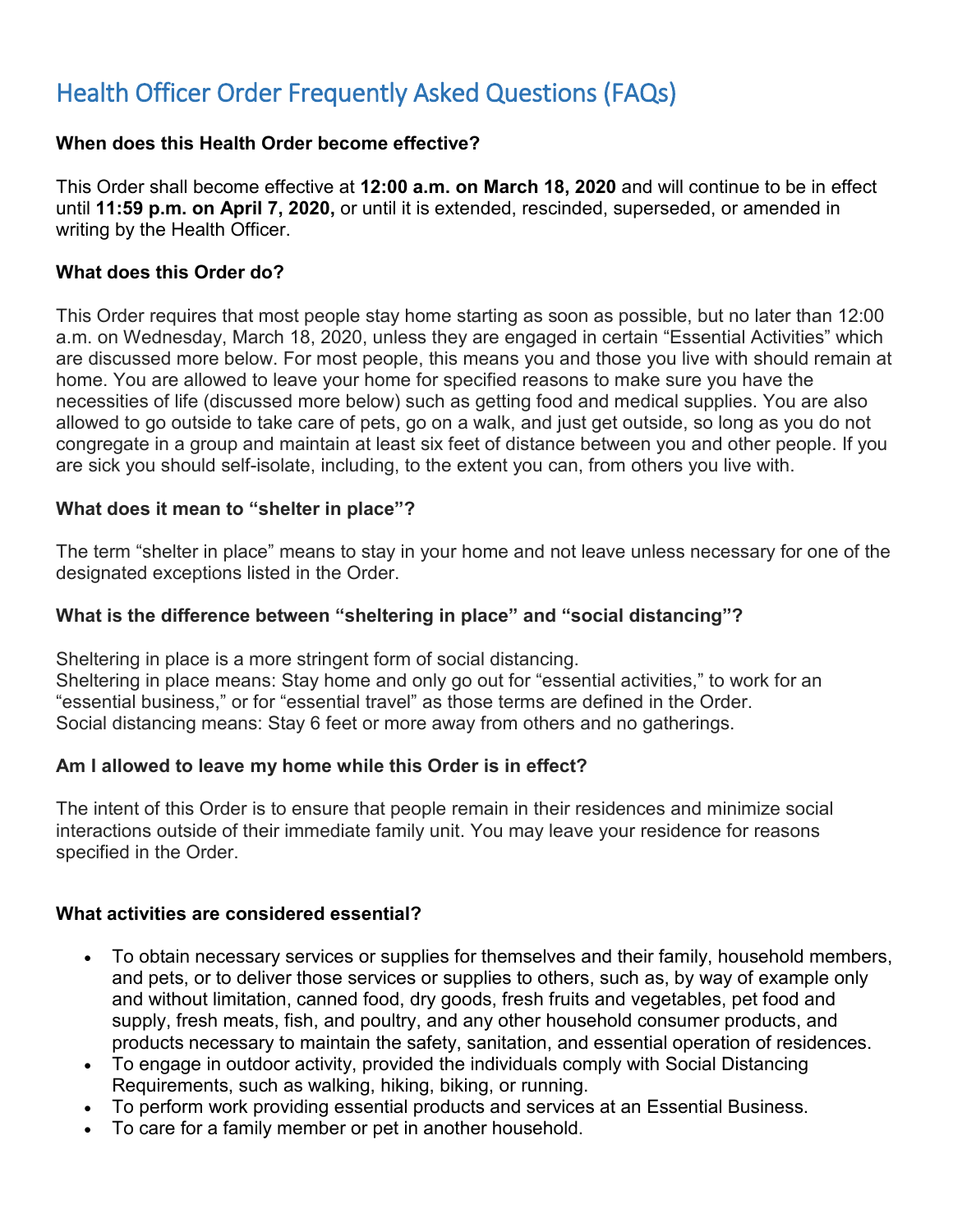# **What kinds of businesses are considered essential, according to the Public Health Order?**

The Public Health Order lists the following essential businesses:

- 1. Healthcare Operations and Essential Infrastructure;
- food, dry goods, fresh fruits and vegetables, pet food and supply, fresh meats, fish, and products). This includes stores that sell groceries and also sell other non-grocery products, 2. Grocery stores, certified farmers' markets, farm and produce stands, supermarkets, food banks, convenience stores, and other establishments engaged in the retail sale of canned poultry, and any other household consumer products (such as cleaning and personal care and products necessary to maintaining the safety, sanitation, and essential operation of residences. Farmer's markets shall comply with CDPH Guidance regarding Retail Food, Beverage, and Other Related Service Venues issued March 16, 2020;
- 3. Agriculture, food, and beverage cultivation, processing, and distribution, including but not limited to, farming, ranching, fishing, dairies, creameries, wineries and breweries in order to preserve inventory and production;
- 4. Businesses that are necessary to support agriculture, food, and beverage cultivation, processing, and distribution;
- 5. Businesses that provide food, shelter, and social services, and other necessities of life for economically disadvantaged or otherwise needy individuals;
- 6. Newspapers, television, radio, and other media services;
- 7. Gas stations and auto-supply, auto-repair, and related facilities;
- 8. Banks and related financial institutions;
- 9. Hardware stores;
- 10.Plumbers, electricians, exterminators, and other service providers who provide services that are necessary to maintaining the safety, sanitation, and essential operation of residences, Essential Activities, and Essential Businesses;
- 11. Businesses that support or provide Essential Infrastructure;
- 12. Businesses providing mailing and shipping services, including post office boxes;
- universities—for purposes of facilitating distance learning or performing essential functions, provided that social distancing of six-feet per person is maintained to the greatest extent 13.Educational institutions—including public and private K-12 schools, colleges, and possible;
- 14.Laundromats, dry cleaners, and laundry service providers;
- carry out. Schools and other entities that typically provide free food services to students or members of the public may continue to do so under this Order on the condition that the food is provided to students or members of the public on a pick-up and take-away basis only. Schools 15.Restaurants and other facilities that prepare and serve food, but only for drive-thru, delivery, or and other entities that provide food services under this exemption shall not permit the food to be eaten at the site where it is provided, or at any other gathering site. Food trucks shall comply with CDPH Guidance regarding Retail Food, Beverage, and Other Related Service Venues issued March 16, 2020;
- 16.Businesses that supply products needed for people to work from home;
- operate: 17.Businesses that supply other essential businesses with the support or supplies necessary to
- operate;<br>18.Businesses that ship or deliver groceries, food, goods or services directly to residences;<br>19.Airlines, taxis, and other private transportation providers providing transportation services
- necessary for Essential Activities and other purposes expressly authorized in this Order;
- 20.Home-based care for seniors, adults, or children;
- 21.Residential facilities and shelters for seniors, adults, and children;
- 22.Professional services, such as legal or accounting services, when necessary to assist in compliance with legally mandated activities;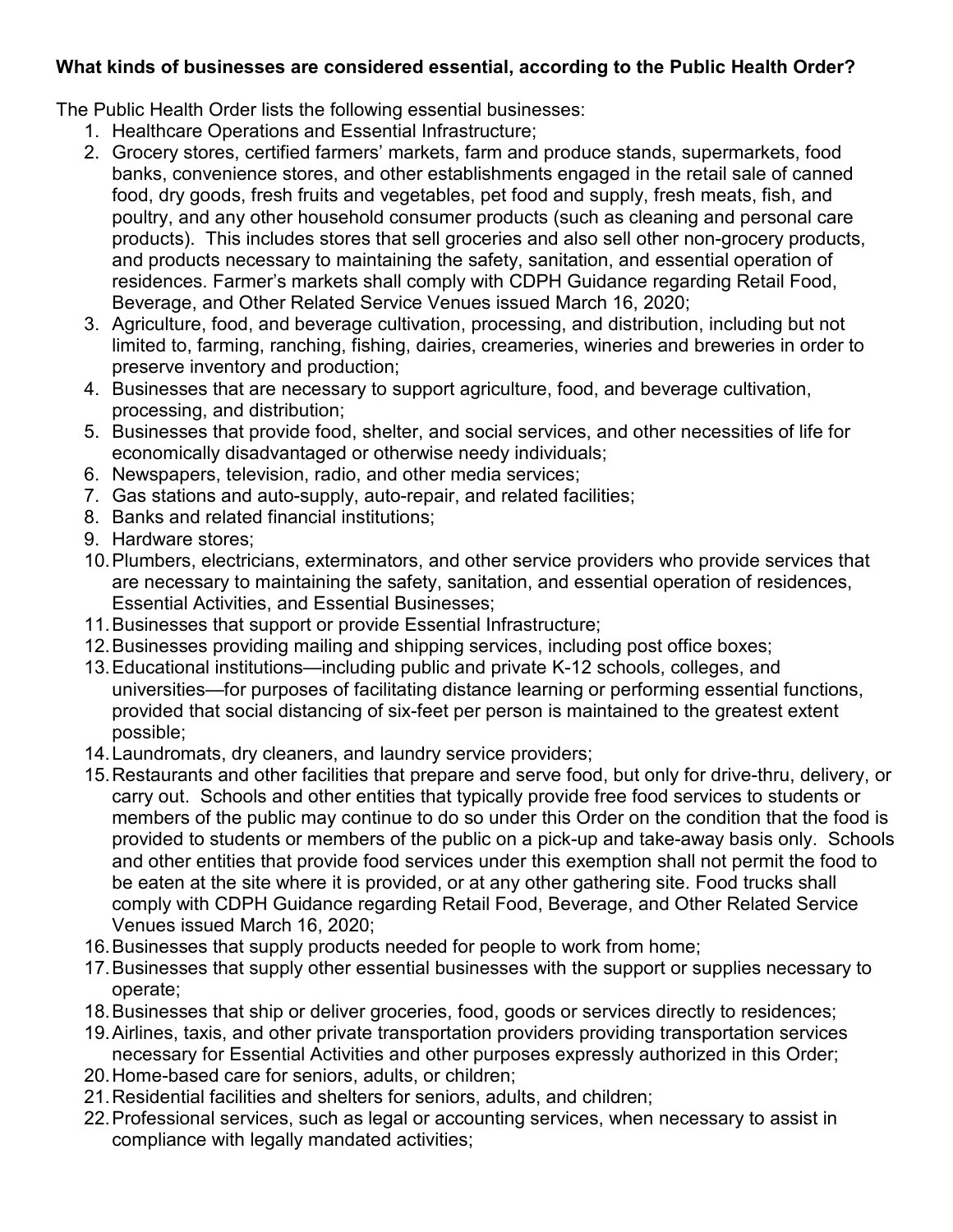- permitted. To the extent possible, childcare facilities must operate under the following 23.Childcare facilities providing services that enable employees exempted in this Order to work as mandatory conditions:
	- same 12 or fewer children are in the same group each day). a. Childcare must be carried out in stable groups of 12 or fewer ("stable" means that the
	- b. Children shall not change from one group to another.
	- separate room. Groups shall not mix with each other. c. If more than one group of children is cared for at one facility, each group shall be in a
	- d. Childcare providers shall remain solely with one group of children.

## **What does it mean to provide "Essential Infrastructure?"**

 Individuals may leave their homes to perform work necessary to the operation and maintenance of essential infrastructure including but not limited to public works construction, construction of housing (in particular affordable housing or housing for homeless individuals), airport operations, water, sewer, gas, electrical, oil refining, roads and highways, public transportation, solid waste collection, internet service, and telecommunication systems provided they can carry out those services in compliance with social distancing requirements.

#### **What about first responders?**

 All first responders, emergency management personnel, emergency dispatchers, court personnel, and law enforcement are exempt from this Order.

## **Is this Health Order mandatory or is it just guidance?**

This Order is mandatory. All persons and other entities are required to comply if they do not fall within the exemptions that are specified in the Order.

#### **Why is this Order in place?**

 County and throughout the Bay Area. Due to the outbreak of the COVID-19 virus in the general This Order is in place to address the ongoing spread of the virus that causes COVID-19 within the public, which is now a pandemic according to the World Health Organization, there is a public health emergency throughout the County. It is essential to slow virus transmission as much as possible to protect the most vulnerable and to prevent the health care system from being overwhelmed. One proven way to slow the transmission is to limit interactions among people to the greatest extent practicable. By reducing the spread of the COVID-19 virus, this Order helps preserve critical and limited healthcare capacity in the County.

#### **What happens if I don't comply with this Order?**

This Order is a legal Order issued under the authority of California law. You are required to comply, and it is a misdemeanor not to follow the Order punishable by fine, imprisonment or both (although the intent is not for anyone to get in trouble). It is critical for everyone to follow the Order to prevent the spread of COVID-19 and protect themselves, their loved ones, friends, neighbors and the whole community.

#### **Can I leave home to visit friends or family members if there is no urgent need?**

No. For your safety as well as their safety, we need to help each other fight the spread of COVID-19 by staying at home.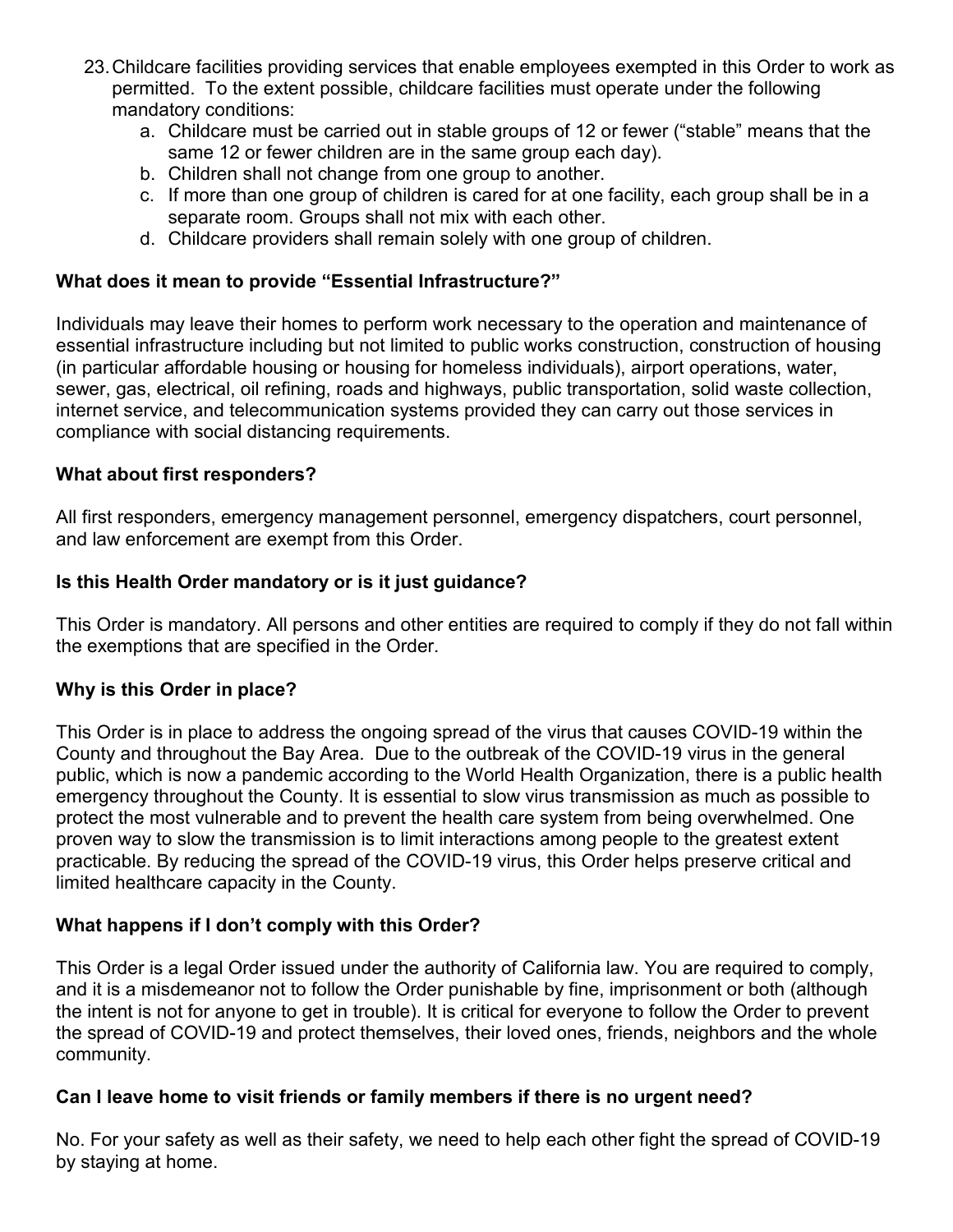# **How will I get food and medicines I need if I must "shelter in place" in my home?**

 purchase necessary items. It also encourages businesses selling those items to remain open, and The Order specifically allows people to leave their home to buy food, purchase medicine, and allows employees of those businesses to keep working.

### **Can I still seek non-essential medical care like eye exams, teeth cleaning, elective procedures, etc.?**

Generally you should postpone these if possible. Check with your provider of routine care for specific guidance. They may cancel services. You should not expose yourself or others by pursuing health care or maintenance care that can wait a few weeks.

#### **What medical and health-related activities are considered essential?**

Individuals may obtain services at any hospital, clinic, dentist, pharmacy, pharmaceutical or biotechnology company, other healthcare facility, healthcare supplier, home healthcare service, mental health provider, and any related healthcare service. This DOES NOT include fitness or exercise gyms or similar facilities.

## **What do I do if I need to obtain medical cannabis?**

Licensed cannabis businesses will remain open, but shall operate only for the purpose of providing medical cannabis and only via curbside pickup or delivery.

### **What if my pet needs access to care?**

You are able to seek veterinary care for your pets.

#### **Should I stock up on food, necessities like toilet paper, and on medicines?**

No, you will continue to be able to purchase these items whenever you need them. Grocery stores, pharmacies and hardware stores will remain open. To ensure there is enough for everyone, please continue to buy normal quantities of these items on the same schedule you normally do.

## **Can I still get mail and deliveries?**

Yes. You will still be able to get mail and other deliveries at your home.

#### **Can I still order the things I need online and have them delivered to my residence?**

 "essential businesses" that may continue to operate. Yes. The Order identifies businesses that deliver goods or services directly to residences as

#### **Can I take public transit?**

 Yes, but public transit can only be used to perform "essential activities," to get to and from work to operate "essential businesses," or to maintain "essential governmental functions," as those terms are defined in the Order. People riding on public transport must practice social distancing. This means maintaining at least six (6) feet distance from one another, which is appropriately two to three steps away.